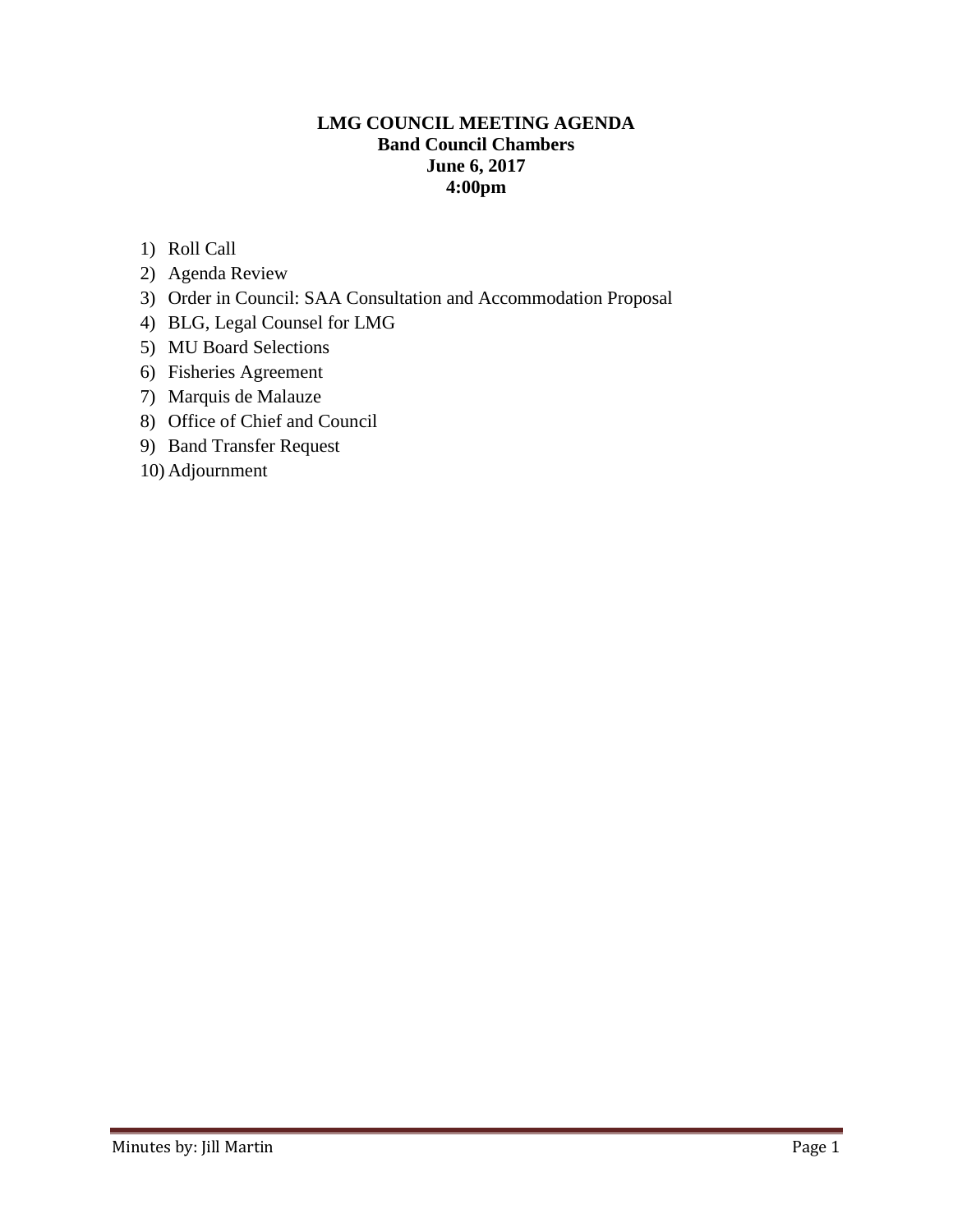### **1. Roll Call**

### **LMG COUNCIL ATTENDEES:**

Chief Darcy Gray Councillor Sky Metallic Councillor Lorna Sook Councillor Dr. Cathy Martin Councillor Sheila Swasson Councillor John Murvin Vicaire Councillor Kevin Methot (Late) Councillor Annette Barnaby Councillor Lloyd Alcon

### **Absent:**

Councillor Wendell Metallic Councillor Gordon Isaac Councillor Chris Wysote Councillor Calvin Barnaby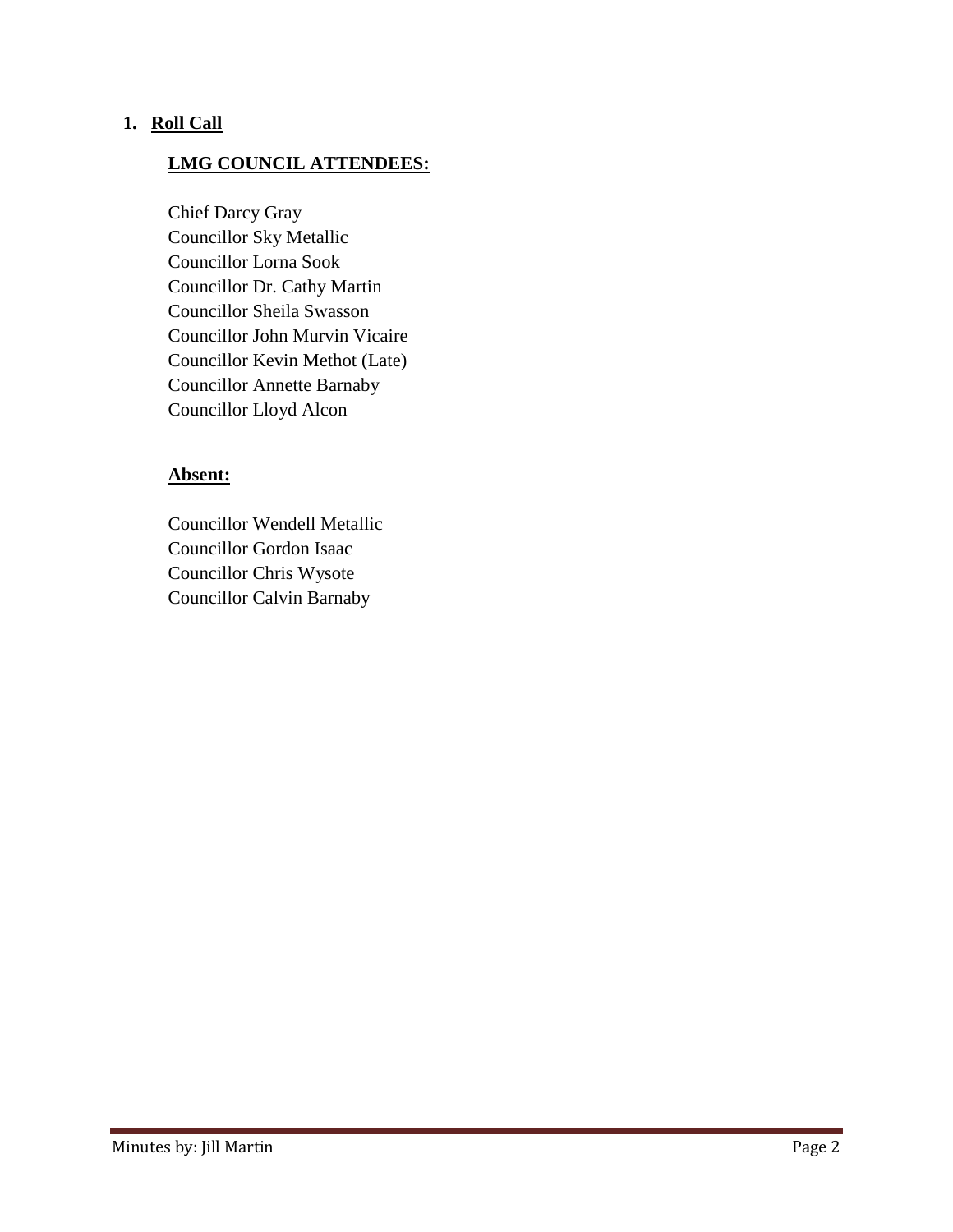# **2. Adoption of the Agenda**

A motion was made to accept the agenda.

 Moved: Councillor Sky Metallic Second: Councillor Lorna Sook Passed

### **3. Order in Council: SAA Consultation and Accommodation Proposal**

MMS presented some of the files they are looking at along with an Order in Council for the SAA Consultation and Accommodation Proposal. The Order in Council was tabled until next meeting.

### **4. Borden Ladner Gervais**

The lawyer from "BLG" presented to council one of the files the team has been working on.

During the presentations a motion was made to support By-law 16.

Moved: Councillor Sheila Swasson Second: Councillor Dr. Cathy Martin Passed

### **5. MU Board Selection**

Council reviewed applicants for the MU board selection. A motion was made to add Delphine Metallic to the MU Board.

Moved: Councillor Sheila Swasson Second: Councillor Annette Barnaby Passed

### **6. Fishing Agreement**

Discussion took place in regards to the fishing agreement, more research will be done.